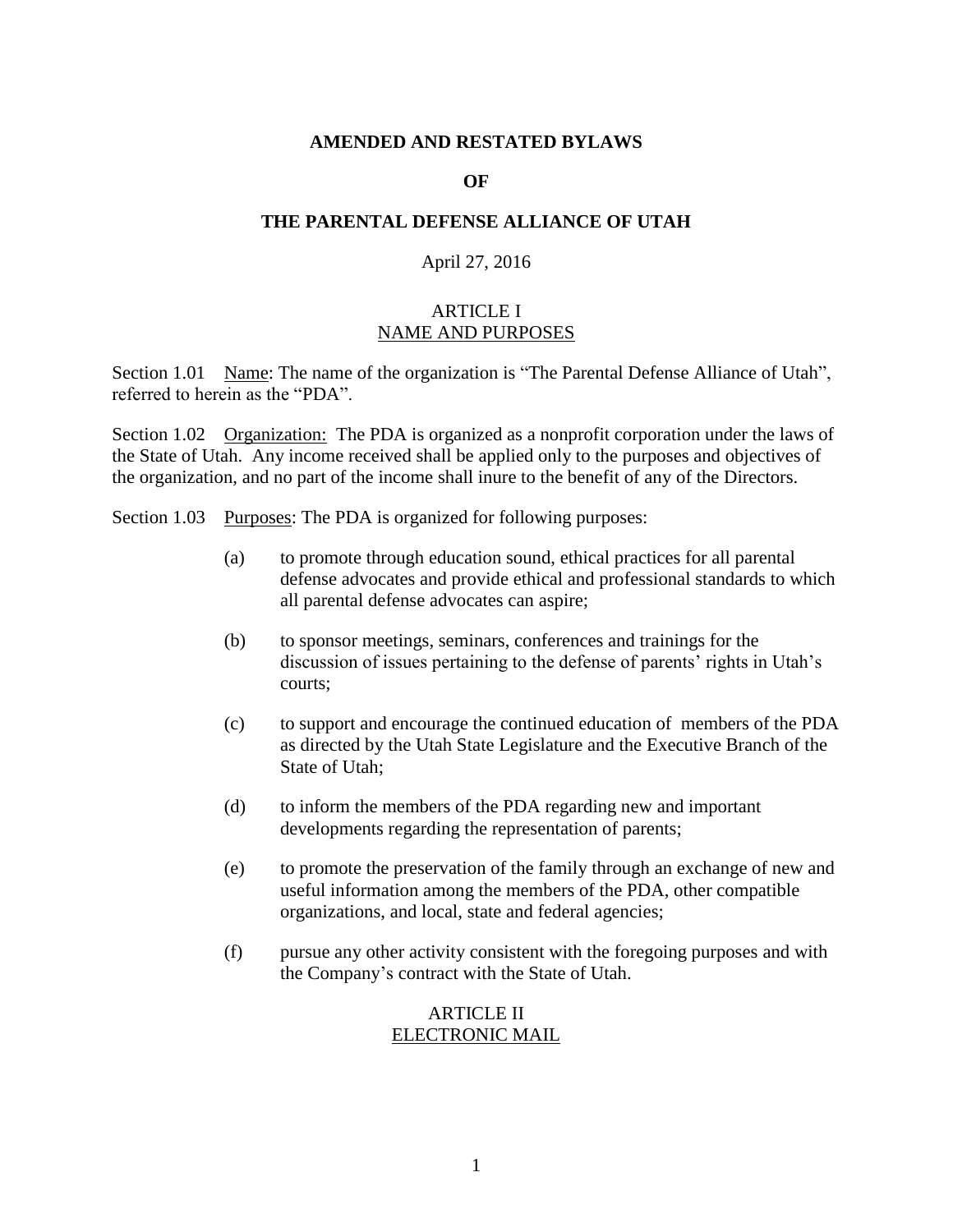Section 2.01 Action by Electronic Mail: Any requirement in these Bylaws of writing or that something be in written form may be met by any form of information inscribed on a tangible medium or that is stored in an electronic or other medium and is retrievable in perceivable form.

# ARTICLE III AUTHORITY AND DUTIES OF DIRECTORS

Section 3.01 Authority of Directors: The Board of Directors (the "Board") is the policy-making body of the PDA and may exercise all the powers and authority granted to the PDA by law. The Board shall oversee the PDA's policies and procedures and have supervision, control, direction over all of the affairs of the PDA.

Section 3.02 Number of Directors: The Board shall consist of at least three (3) but no more than eight (8) directors (the "Directors"). Each of the Directors will represent one or more of the Judicial Districts in the State of Utah so that each of the eight Judicial Districts is represented by a Director.

Section 3.03 Election and Term of Directors: Directors shall be elected by the Board at its annual meeting and shall each serve for a term of three (3) years. Directors may serve for more than one term upon approval by the Board.

Section 3.04 Resignation and Removal: Resignations are effective upon receipt by the Board of written notification or upon a later date if provided in the written notification. A Director may be removed, with or without cause, by such vote as would suffice for the Director's election.

Section 3.05 Vacancies: Vacancy of a Board seat existing by reason of resignation, death, incapacity, or removal before the expiration of a term may be filled by the Board. If the Directors remaining in office constitute fewer than a quorum of the Board, they may fill the vacancy by the affirmative vote of the majority of the Directors remaining in office. A Director elected to fill a vacancy shall be elected for the remainder of the unexpired term of his or her predecessor and shall hold office until his or her successor is elected and qualified. A vacancy that will occur at a specific later date, by reason of resignation effective at a later date or otherwise, may be filled before the vacancy occurs but the new Director shall not take office until the vacancy occurs.

Section 3.06 Meetings: The Board shall hold regular meetings at such times and places as designated by the Board, one of which shall be designated as the Annual Meeting. Notice of regular meetings shall be provided at least five (5) days in advance, except that the Board may set a schedule for meetings at the beginning of each one-year (or shorter) period, and notice of that schedule shall be sufficient notice of all regularly scheduled meeting for that period.

Special meetings may be called by the Executive Director or by any two (2) Directors. The notice of a special meeting must precede the meeting by at least two (2) days. Notice of any board meeting shall be communicated in person or in writing. Notice shall be effective at the earliest of (1) when received; (2) when left at the recipient's residence or usual place of business; (3) five days after deposit in the U.S. mail postage prepaid; (4) on the date shown on a return receipt; or (5) if sent electronically to an address provided by the Director for the purpose, when it enters the information processing system designated for receipt of electronic communications.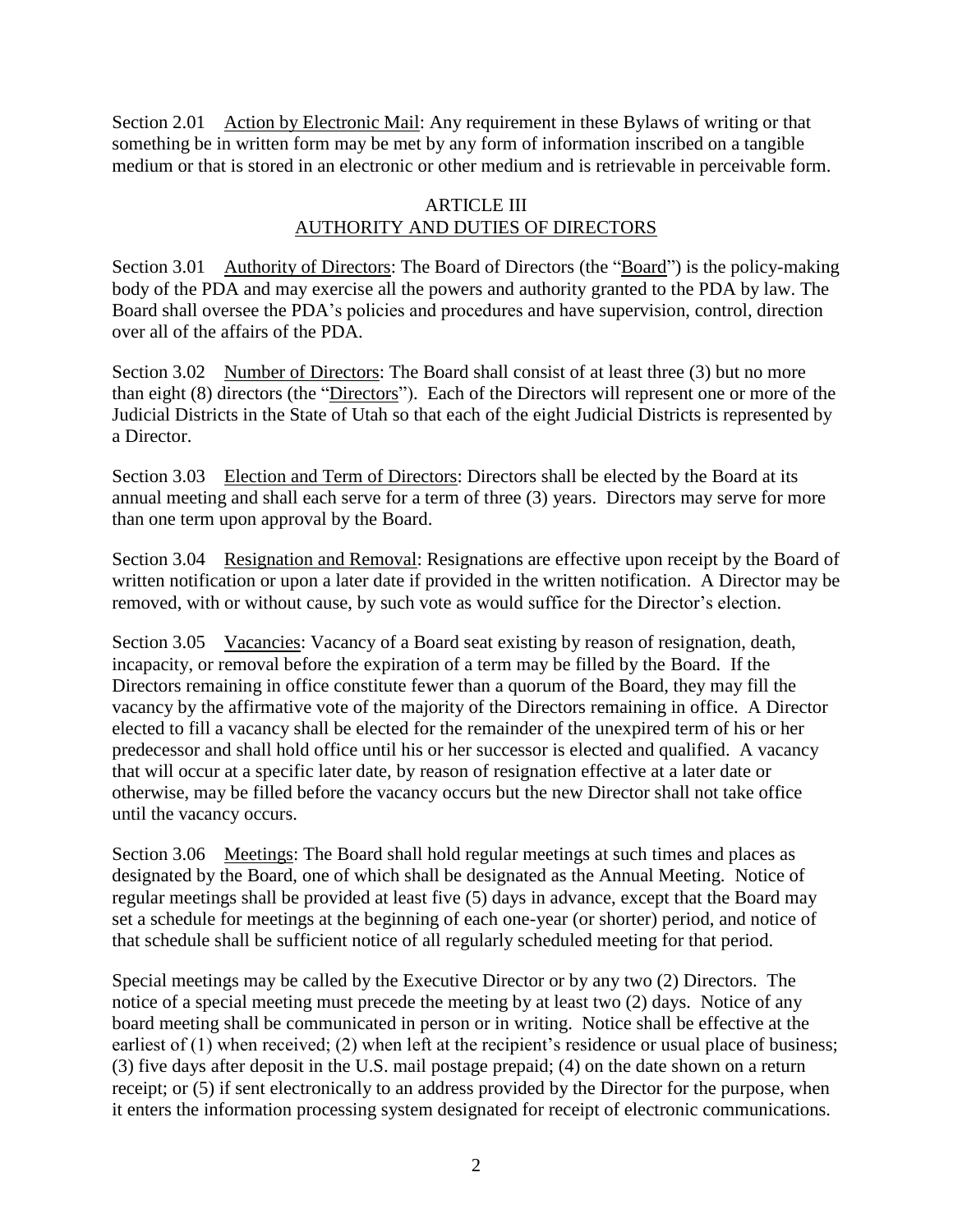Section 3.07 Waivers of Notice: Whenever notice is required to be given to any Director under any provision of law, the Articles of Incorporation, or these Bylaws, a waiver in writing signed by the Director entitled to such notice, whether before or after the time stated therein, shall be the equivalent to the giving of such notice. The waiver must specify the meeting for which notice is waived and must be filed with the minutes or the corporate records. A Director's presence at a meeting, in person or by teleconference, waives any required notice to the Director of the meeting unless the Director, at the beginning of the meeting, or promptly upon the Director's arrival, objects to holding the meeting or transacting business at the meeting and does not thereafter vote for or assent to any action taken at the meeting.

Section 3.08 Quorum and Voting: Unless a greater proportion is required by law, a quorum shall consist of a majority of the total number of Directors in office. Unless otherwise stated in these Bylaws or required by law, all actions shall be by majority vote of those present at a meeting at which a quorum is present. In the event of a tie, the President will cast a vote to break the tie.

Section 3.09 Emergency powers: In the event of an emergency, the Board may (a) modify lines of succession to accommodate the incapacity of any director, officer, employee, or agent; and (b) relocate the principle office, designate alternatively principal offices or regional offices, or authorize the officers to do so. An emergency exists for purposes of this section if a quorum of the directors cannot readily be assembled because of some catastrophic event.

Section 3.10 Action Without a Meeting: Any action required or permitted to be taken at a meeting of the Board or of any committee may be taken without a meeting if all of the members of the Board or committee consent in writing to the specific action and the written consents are included in the minutes or filed with the corporate records reflecting the actions taken. Action taken under this paragraph is effective when the last Director signs (including by electronic means) the consent, unless the consent specifies an earlier or later effective date. A consent signed under this section has the effect of a meeting vote and may be described as such in any document.

Section 3.11 Participation in Meeting by Telephone or Other Communications Technology: Any member of the Board may participate in a meeting by telephone or other communications technology, so long as members of the Board participating in the meeting can hear one another, and such participation shall constitute presence in person at the meeting.

Section 3.12 Inspection: Every Director shall have the right at any reasonable time to inspect and copy all books, records, and documents of the PDA to the extent reasonably related to the performance of the Director's duties as a Director.

Section 3.13 Compensation of Directors: Directors shall not be compensated for serving on the Board, but the PDA may reimburse Directors for documented reasonable expenses including time incurred in the performance of their duties to the PDA. In addition, any Director who also serves as employee of the PDA may be compensated for such service as an employee.

# ARTICLE IV **COMMITTEES**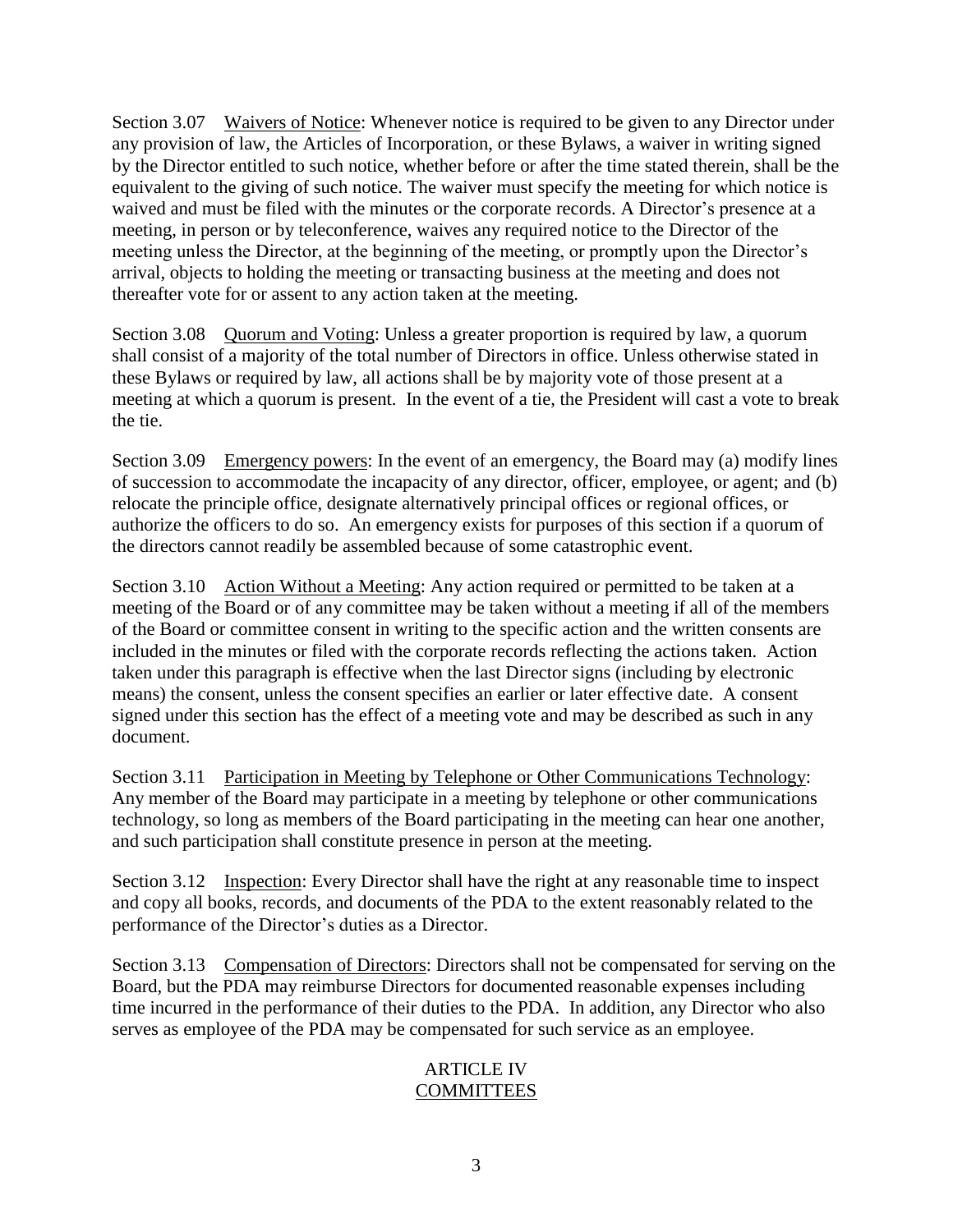Section 4.01 Composition: The Board may designate committees and appoint committee members. Those committees which exercise the authority of the Board (each a "Board Committee") shall consist only of Directors and include at least two (2) individuals. The creation of and appointment of Directors to any Board Committee shall be approved by the Board. Each Board Committee may exercise the powers given to it by the Board except Board Committees may not authorize distributions, fill vacancies on the Board or any Board Committee, or adopt, amend, or repeal bylaws.

Section 4.02 Advisory Committees: The Board may also appoint committees that do not have or exercise the authority of the Board (each an "Advisory Committee"). An Advisory Committee shall consist of at least two (2) individuals, who need not be Directors, but may be selected from the general membership of the PDA. Advisory Committees may including the following:

- (a) *Membership Committee*. The Membership Committee shall have the responsibility for assuring that membership applicants meet the minimum criteria that may be approved by the Board when accepted to membership in the organization. The Membership Committee will also arrange for and oversee member services that will enhance the value of being a Member of the PDA and any other responsibilities as deemed appropriate by the Board.
- (b) *Court Improvement Committee*. The Court Improvement Committee shall have the responsibility to act as liaison between the PDA and the Court Improvement Program of the State of Utah, including participating in meetings and committees as requested by the Court Improvement Program.
- (c) *Legislative Committee*. The Legislative Committee shall have the responsibility to act as a liaison between the PDA and government officials and entities. Duties shall also include informing the membership of pending legislative changes that would affect parents' attorneys and any other responsibilities deemed appropriate by the Board.
- (d) *Website and Blog Committee*. The Website and Blog Committee shall have the responsibility to review submissions of blog posts and make changes to the PDA website (www.parentaldefense.org).
- (e) *CLE and Training Committee*. The CLE and Training Committee shall have the responsibility to arrange for CLE seminars as required by the PDA's contract with the State of Utah and to update Members on other educational opportunities related to child welfare.
- (f) *New Member Committee*. The New Member Committee shall have the responsibility to mentor and provide resources to attorneys new to parental defense.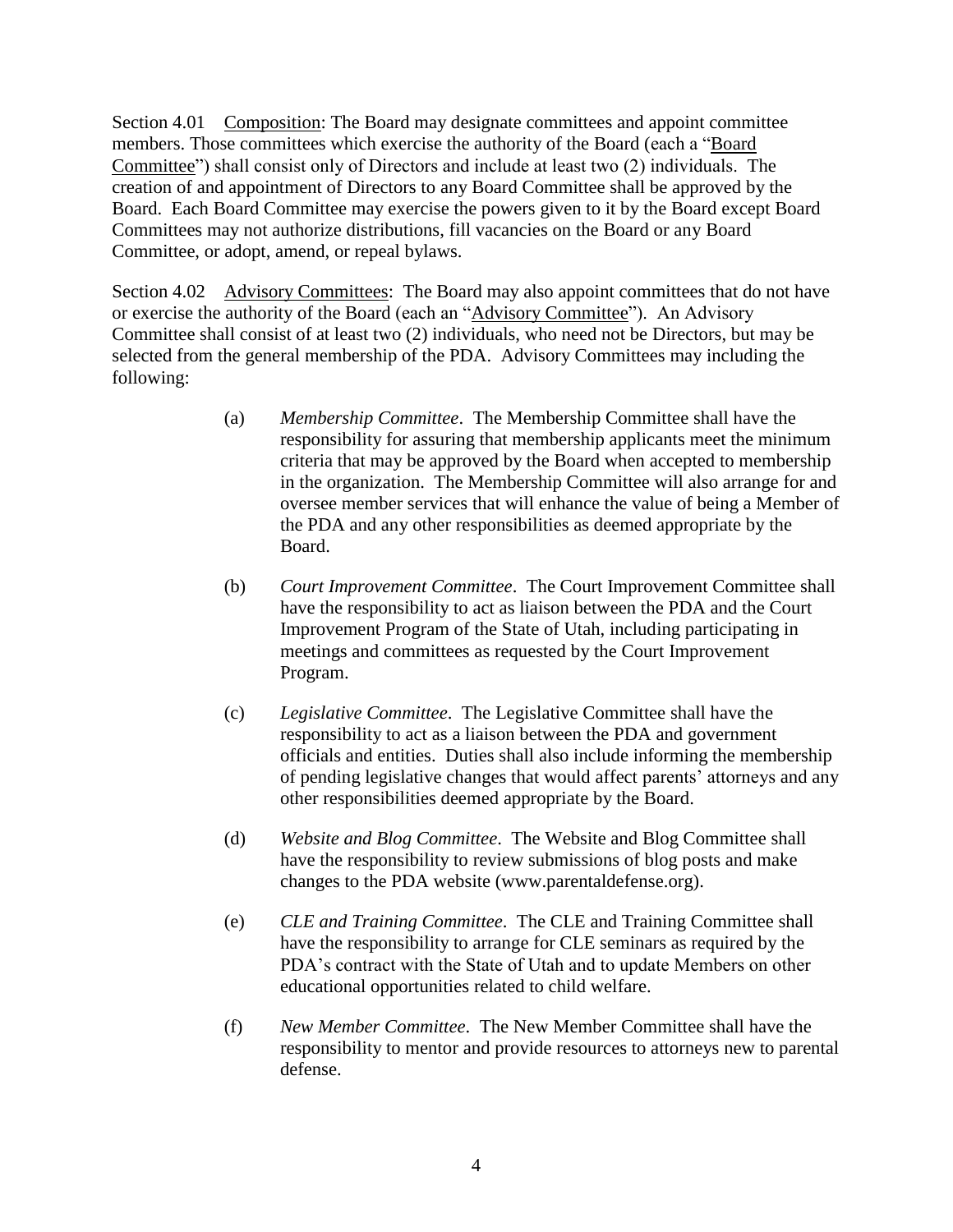Section 4.03 Procedures and Authority: For both types of committees, the Board may make provisions for appointment of the committee chair, establish procedures to govern committee activities, and delegate authority as may be necessary or desirable for the efficient management and/or activities of the PDA. Notwithstanding the foregoing, the sections in Article III of these Bylaws governing meetings action without meetings, notice and waiver of notice, and quorum, and voting requirements of the Board apply to committees and their members as well.

Section 4.04 Executive Committee: The Board may appoint an Executive Committee, which shall be a Board committee under Section 4.01. The Executive Committee shall have and may exercise the full authority of the Board of Directors between meetings of the Board when prompt action is necessary to avoid loss or harm to the organization and action by the full Board is impracticable, except that the Executive Committee shall not have the power to approve a dissolution or merger, or the sale or of all or substantially all of the PDA's assets, appoint or remove directors, appoint and remove members of committees, authorize distributions, or amend the Article of Incorporation or these Bylaws.

## ARTICLE V MEMBERS

Section 5.01 Members: The PDA shall have no Members with voting rights. However, the PDA may from time to time designate as "Members" those individuals who participate in activities or pay dues in an amount established by the PDA.

# ARTICLE VI OFFICERS AND EMPLOYEES

Section 6.01 Officers. The officers of the PDA shall be a President, a President-Elect, and Treasurer, and such other officers as the Board may designate. An Executive Director may be hired by the Board pursuant to Section 6.04, but Section 6.02 of these Bylaws shall not apply to the office of Executive Director. Two (2) or more offices may be held by the same person, except the same person may not serve as both Treasurer and President. Members of the Board of Directors may also serve as officers of the PDA.

Section 6.02 Election of Officers; Term of Office: The President, the President-Elect, the Treasurer, and other officers, if any are designated, shall serve terms of two (2) years, and shall be elected by the Board at its Annual Meeting in each year. The terms of office shall expire at the next succeeding Annual Meeting and until an officer's successor has been elected and qualified. The appointment of an officer does not itself create any contract right. Officers shall be eligible for reelection.

Section 6.03 Powers and Duties of Officers: Subject to the control of the Board of Directors, all officers shall have such authority and shall perform such duties as may be provided in these Bylaws or by resolution of the Board. An officer shall discharge his or her duties in good faith, with the care an ordinarily prudent person in a like position would exercise under similar circumstances; and in a manner the officer reasonably believes to be in the best interests of the PDA.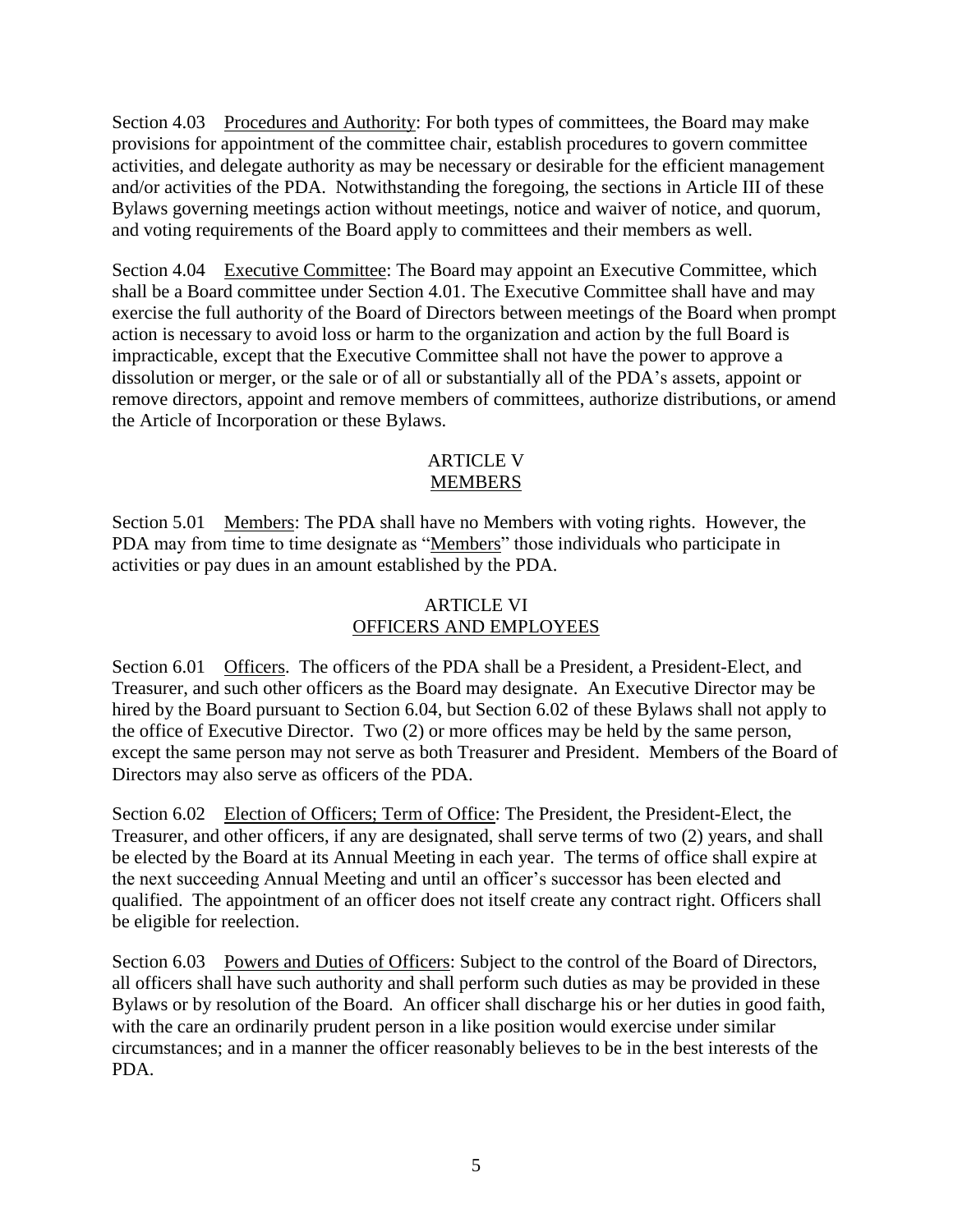- (a) *President*. The President shall be the Chief Executive Officer of the Corporation and shall serve as Chairman of and spokesman for the Board. The President shall also serve as an ex-officio member of all committees, with full voting rights. At all meetings of the PDA and at such other times deemed proper, the President shall communicate to the members such matters and make such suggestions as may tend to promote the welfare and increase the usefulness of the PDA. The President shall perform such other duties as are necessarily incidental to the office of President, or as may be prescribed by the Board.
- (b) *President-Elect*. The President-Elect shall perform duties as directed by the President or the Board and shall succeed the President upon the completion of his or her term in office.
- (c) *Treasurer*. The Treasurer shall know the financial policies and accounting procedures of the PDA, shall oversee the Executive Director in keeping accurate records of money collected, the source of the income, and all expenses with receipts and invoices for all expenditures, shall prepare, in collaboration with the Executive Director, a budget for the Board's approval at the beginning of the calendar year and report regularly to the Board regarding the income, expenditures, and balances and, may consult with independent auditors, when retained and at such times as the Board may authorize.

Section 6.04 Executive Director: The Board has the power to hire an Executive Director for such term as the Board determines necessary. The Executive Director shall have general and active management of the programs and affairs of the PDA and shall see that all orders and resolutions of the Board are carried into effect. The Executive Director shall recommend to the Board such action as will increase the PDA's effectiveness. The Executive Director shall have the authority to hire and fire all other employees of the PDA subject to approval by the Board. The Executive Director shall be principally responsible for performing the day-to-day business operations of the PDA. All other employees of the PDA shall report to the Executive Director. The Executive Director shall attend the meetings of the Board but shall not vote on any matters before the Board. The Executive Director shall be an ex-officio member of every committee and the Board with no voting rights. The Executive Director shall perform such other duties and have such other authority and powers as the Board of Directors may from time to time prescribe.

Section 6.05 Removal: One or more officers may be removed by the Board at a meeting called for that purpose, with or without cause. The Board may remove the Executive Director, whenever, in its judgment, a removal would serve the best interest of the PDA, with or without cause. The Executive Director shall have the authority to remove any other employee of the PDA, whenever, in the Executive Director's judgment, a removal would serve the best interests of the PDA, with the approval of the Board.

Section 6.06 Vacancies: Vacancies existing by reason of resignation, death, incapacity or removal before the expiration of a term may be filled by the Board for the remainder of the unexpired term.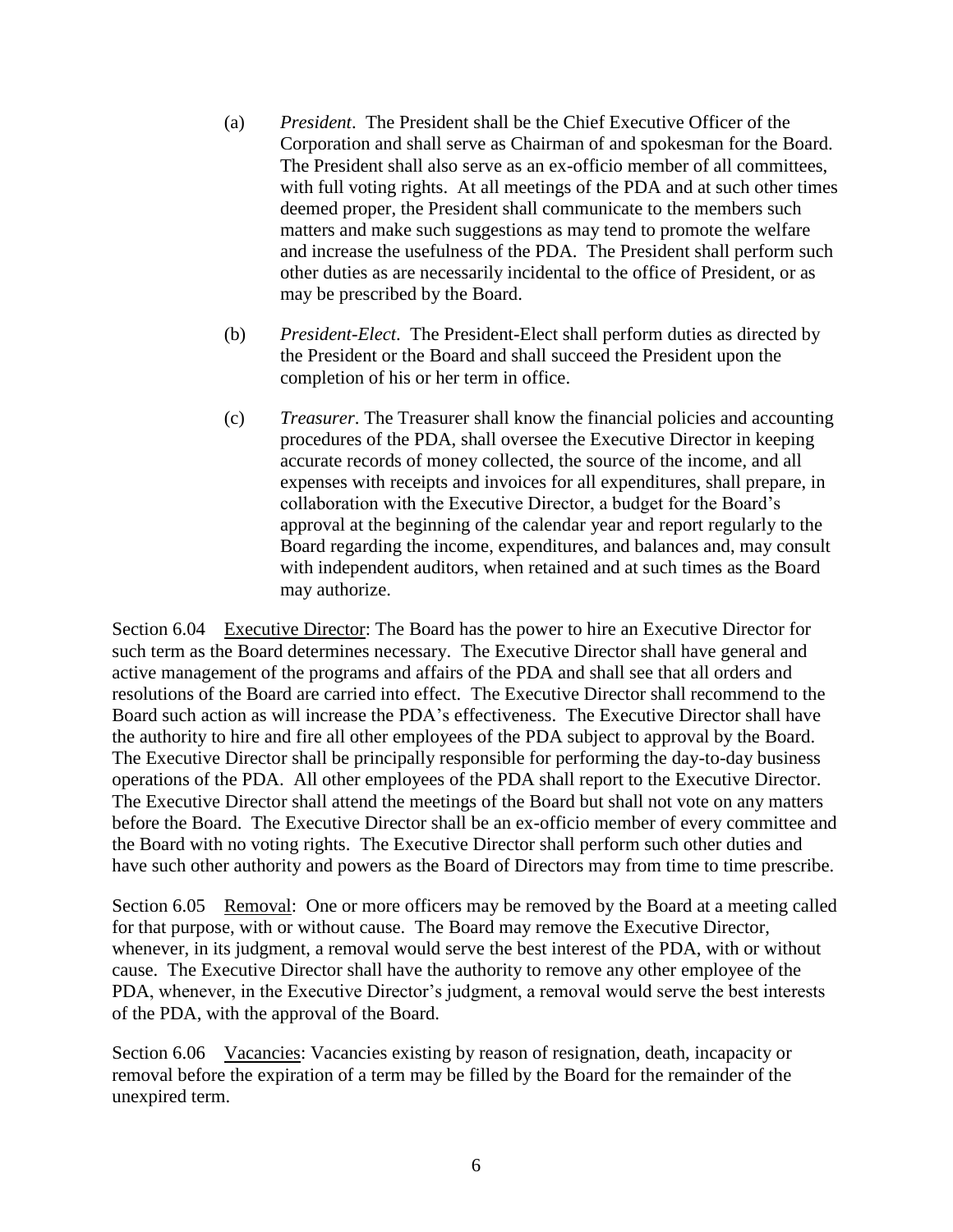Section 6.07 Compensation: The Board shall set the compensation rate of the Executive Director. The Executive Director shall set the compensation rate of all other employees, subject to annual review by the Board.

Section 6.08 Resignation: Resignation of any officer, including the Executive Director is effective upon receipt by the Board of written notification or upon a later date if provided in the written notification.

### ARTICLE VII INDEMNIFICATION

Section 7.01 Indemnification: Without limiting any other rights to indemnification whether contractual or otherwise, any person who was or is a Director or officer of the PDA shall, to the fullest extent permitted by law, be indemnified by the PDA against all liabilities and expenses reasonably incurred by such Director or officer arising out of or in connection with any threatened, pending, or completed civil action, arbitration, mediation, administrative proceeding, criminal prosecution, or investigatory action.

Section 7.02 Advance Payment of Expenses: Expenses (including attorneys' fees) incurred by an Director or officer in defending a civil, criminal, administrative or investigative action, suit or proceeding may be paid by the PDA in advance of the final disposition of such action, suit or proceeding upon receipt of the affirmation and undertaking required under Utah law.

Section 7.03 Exculpation: To the fullest extent permitted by law no Director shall be personally liable to the PDA or its members for monetary damages for breach of the fiduciary duty of care.

Section 7.04 Insurance: The board of directors may authorize the purchase and maintenance of insurance on behalf of any agent of the PDA against any liability asserted against or incurred by the agent in such capacity or arising out of the agent's status, as such, whether or not the PDA would have the power to indemnify the agent against such liability under the provisions of this Article VII; provided, however, that the PDA shall have the power to purchase and maintain such insurance to indemnify any agent of the PDA where such indemnification would be prohibited by law.

# ARTICLE VIII FINANCIAL ADMINISTRATION

Section 8.01 Fiscal Year: The fiscal year of the PDA shall be July 1 to June 30 but may be changed by the Board.

Section 8.02 Checks, Drafts, and Contracts: The Board shall determine who shall be authorized from time to time on the PDA's behalf to sign checks, drafts, or other orders for payment of money; to sign acceptances, notes, or other instruments of indebtedness; to enter into contracts; or to execute and deliver other documents and instruments.

Section 8.03 Annual Financial Statements: Complete financial statements shall be presented to and reviewed by the Board after the close of each fiscal year.